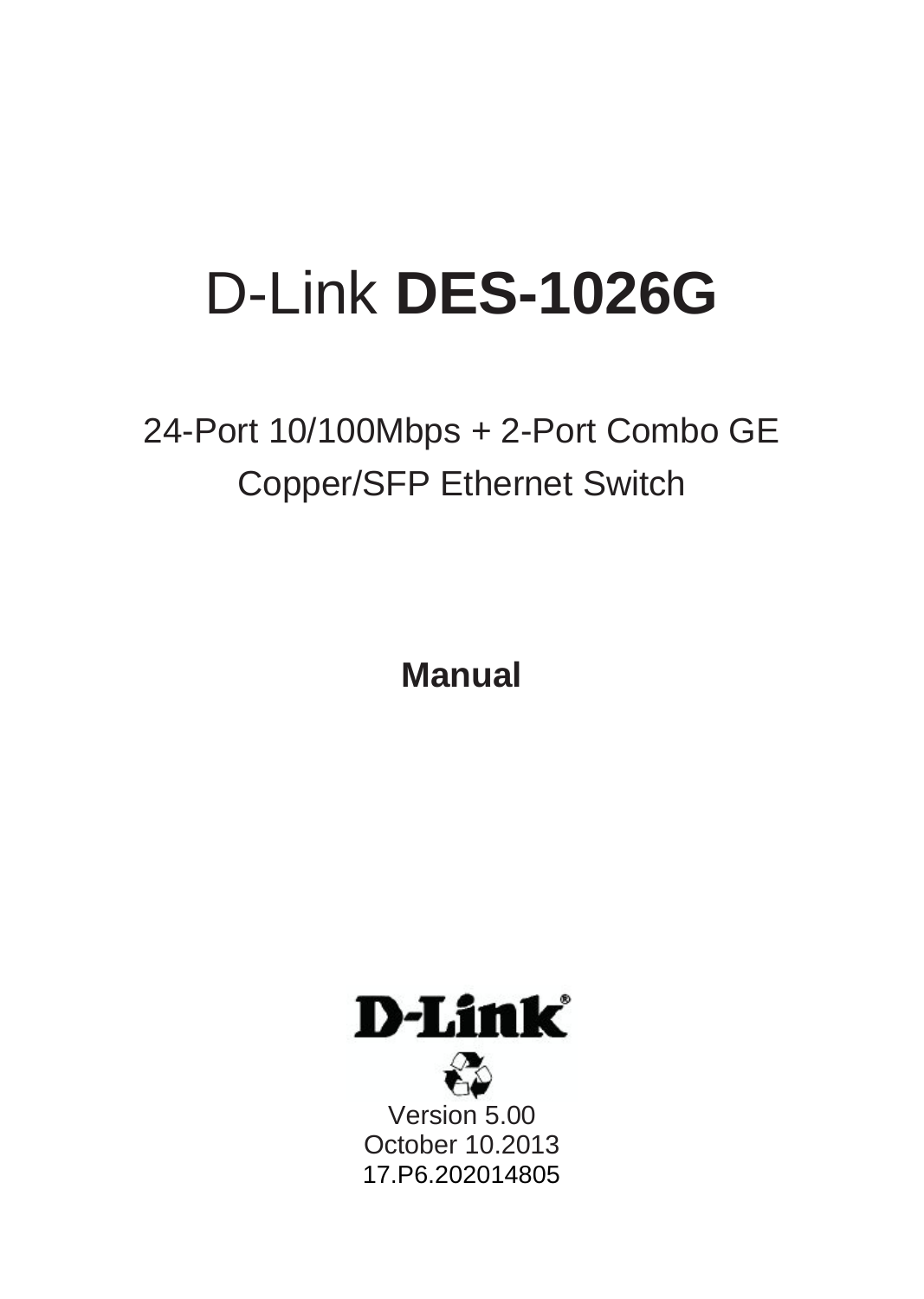# Table of Contents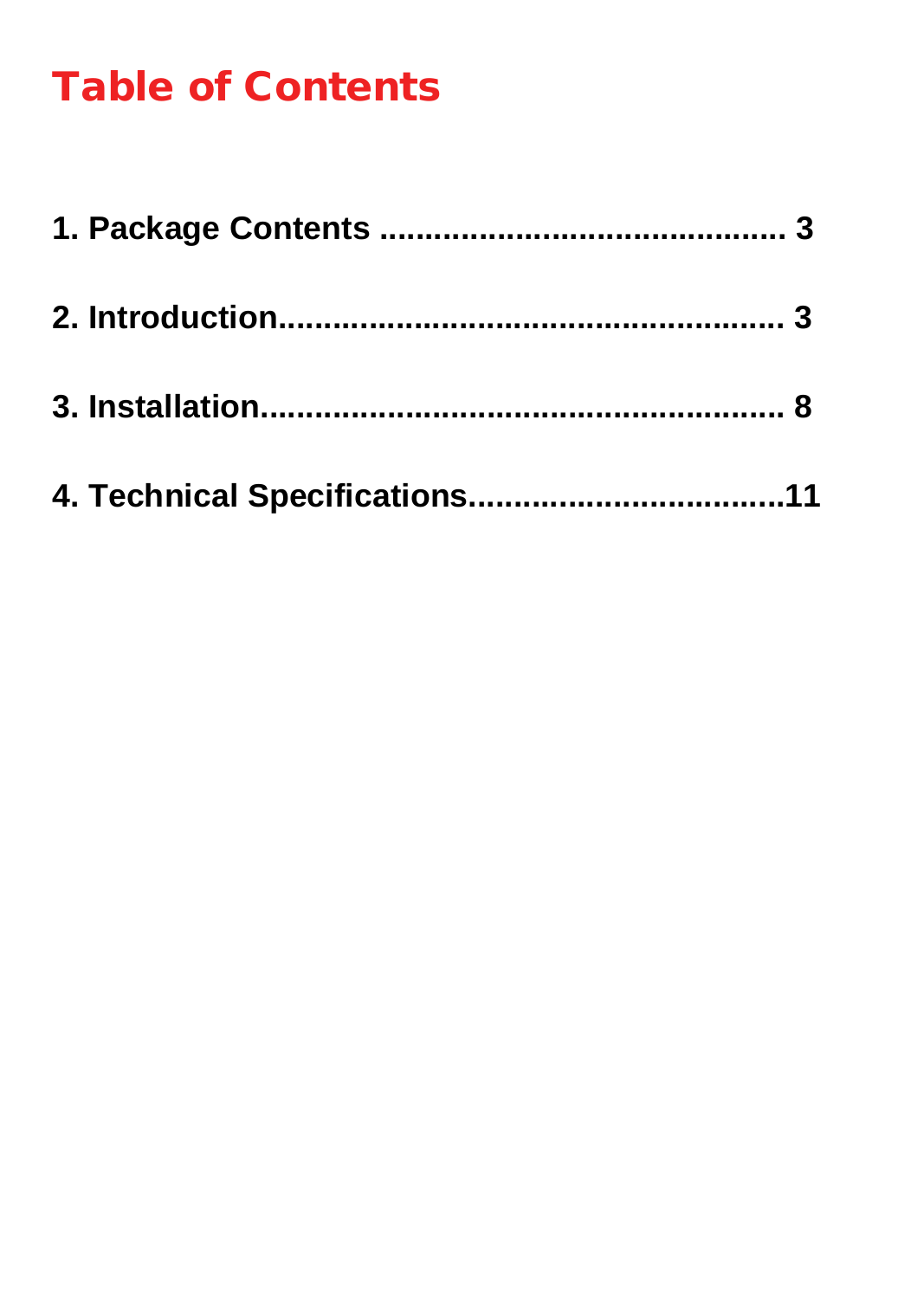### 1. Package Contents

- **One DES-1026G 24-Port 10/100Mbps + 2-Port Combo GE Copper/SFP Ethernet Switch**
- One AC power cord
- **Four rubber feet to be used for shock cushioning**
- Screws and two mounting brackets
- **Manual**

*If any of the above items are missing, please contact your reseller.* 

# 2. Introduction

Congratulations on your purchase of the DES-1026G 24-Port 10/100Mbps + 2-Port Combo GE Copper/SFP Ethernet Switch. This device integrates 1000Mbps Gigabit Ethernet, 100Mbps Fast Ethernet, and 10Mbps Ethernet network capabilities into one cost-effective solution. This manual discusses how to install your DES-1026G 24-Port 10/100Mbps + 2-Port Combo GE Copper/SFP Ethernet Switch.

In this manual, the term "**Switch**" (first letter upper case) refers to your DES-1026G 24-Port 10/100Mbps + 2-Port Combo GE Copper/SFP Ethernet Switch, and "**switch**" (first letter lower case) refers to other Ethernet switches.

This chapter describes the features of the Switch and some background information about Ethernet/ Fast Ethernet/ Gigabit Ethernet switching technology.

#### **Fast Ethernet Technology**

Ethernet, along with its speedier counterpart Fast Ethernet, is the most popular networking standard in use today. 100BaseT Fast Ethernet is an extension of the 10BaseT Ethernet standard, designed to raise the data transmission capacity of 10BaseT from 10Mbits/sec to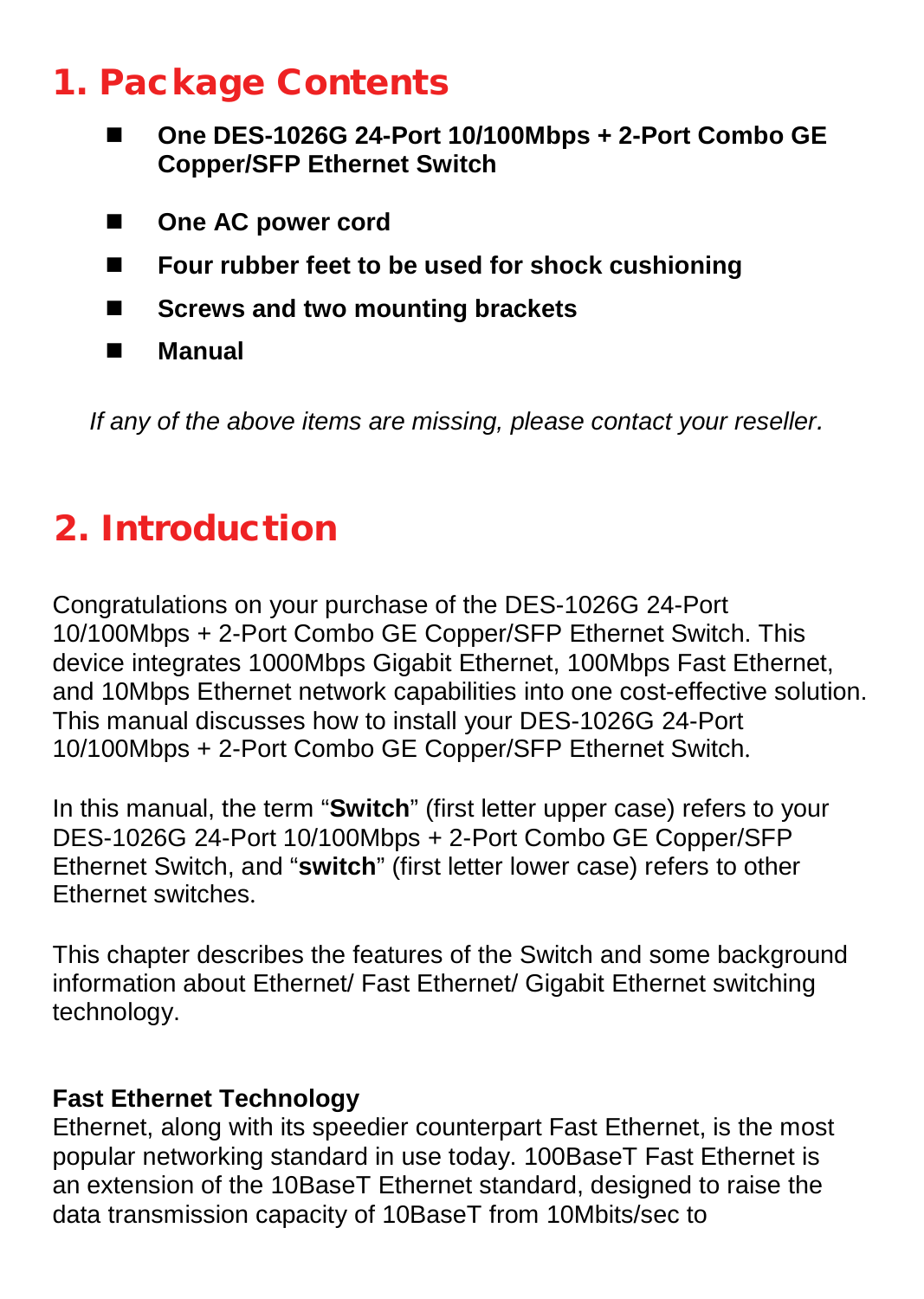100Mbits/sec. An important technology incorporated by 100BaseT is its use of the Carrier Sense Multiple Access with Collision Detection (CSMA/CD) protocol - which is the same protocol that 10BaseT uses because of its ability to work with several different types of cable, including basic twisted-pair wiring. Both of these features play an important role in network considerations, and they make 100BaseT an attractive migration path for those networks based on 10BaseT. Since the 100Mbps Fast Ethernet is compatible with all other 10Mbps Ethernet environments, it provides a straightforward upgrade and takes advantage of the existing investment in hardware, software, and personnel training.

#### **Switching Technology**

Switching is a cost-effective way of increasing the total network capacity available to users on a LAN. If an Ethernet network begins to display symptoms of congestion, low throughput, slow response times, and high rates of collision, installing a switch to an network can preserve much or all of the existing network's cabling and workstation interface card infrastructure while still greatly enhancing the throughput for users. A switch is a viable solution even if demanding applications, such as multimedia production and video conferencing, are on the horizon. The most promising techniques, as well as the best return on investment, could well consist of installing the right mixture of Ethernet switches.

A switch increases capacity and decreases network loading by dividing a local area network into different LAN segments. Dividing a LAN into multiple segments is one of the most common ways of increasing available bandwidth. If segmented correctly, most network traffic will remain within a single segment, enjoying the full-line speed bandwidth of that segment.

Switches provide full-line speed and dedicated bandwidth for all connections. This is in contrast to hubs, which use traditional shared networking topology, where the connected nodes contend for the same network bandwidth. When two switching nodes are communicating, they are connected with a dedicated channel between them, so there is no contention for network bandwidth with other nodes. As a result, the switch considerably reduces the likelihood of traffic congestion.

For Fast Ethernet networks, a switch is an effective way of eliminating the problem of chaining hubs beyond the "two-repeater limit." A switch can be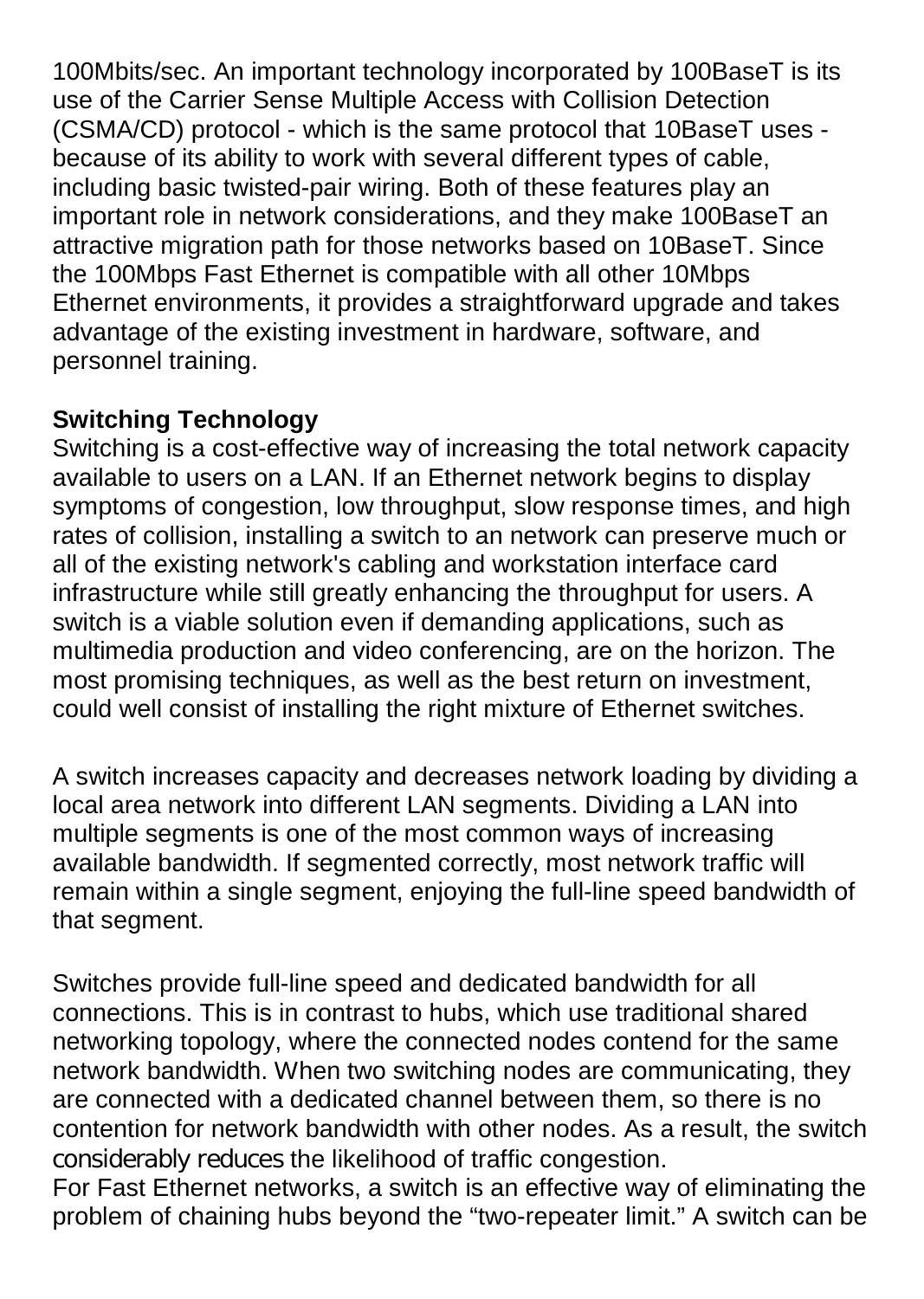used to split parts of the network into different collision domains, making it possible to expand your Fast Ethernet network beyond the 205-meter network diameter limit for 100BASE-TX networks. Switches supporting both traditional 10Mbps Ethernet and 100Mbps Fast Ethernet are also ideal for bridging between existing 10Mbps networks and new 100Mbps networks.

Switching LAN technology is a marked improvement over the previous generation of network hubs and bridges, which were characterized by higher latencies. Routers have also been used to segment local area networks, but the cost, setup, and maintenance required make routers relatively impractical. Today switches are an ideal solution to most kinds of local area network congestion problems.

# Features and Benefits

- **24\* 10/100BASE-TX Fast Ethernet ports + 2\*Combo GE Copper/SFP Ethernet ports**
- **Auto MDI/MDI-X support on each port**
- **Full/half duplex transfer mode for 10/100Mbps Fast Ethernet transmission**
- Full duplex transfer mode for Gigabit Ethernet **transmission**
- **Wire-speed reception and transmission**
- Store-and-Forward switching method
- **Integrated address Look-Up Engine, supports 8K MAC addresses**
- Supports 512KBytes RAM for data buffering
- **Extensive front-panel diagnostic LEDs**
- **IEEE 802.3x flow control for full-duplex**
- Back pressure flow control for half-duplex
- Standard 19" Rack-mount size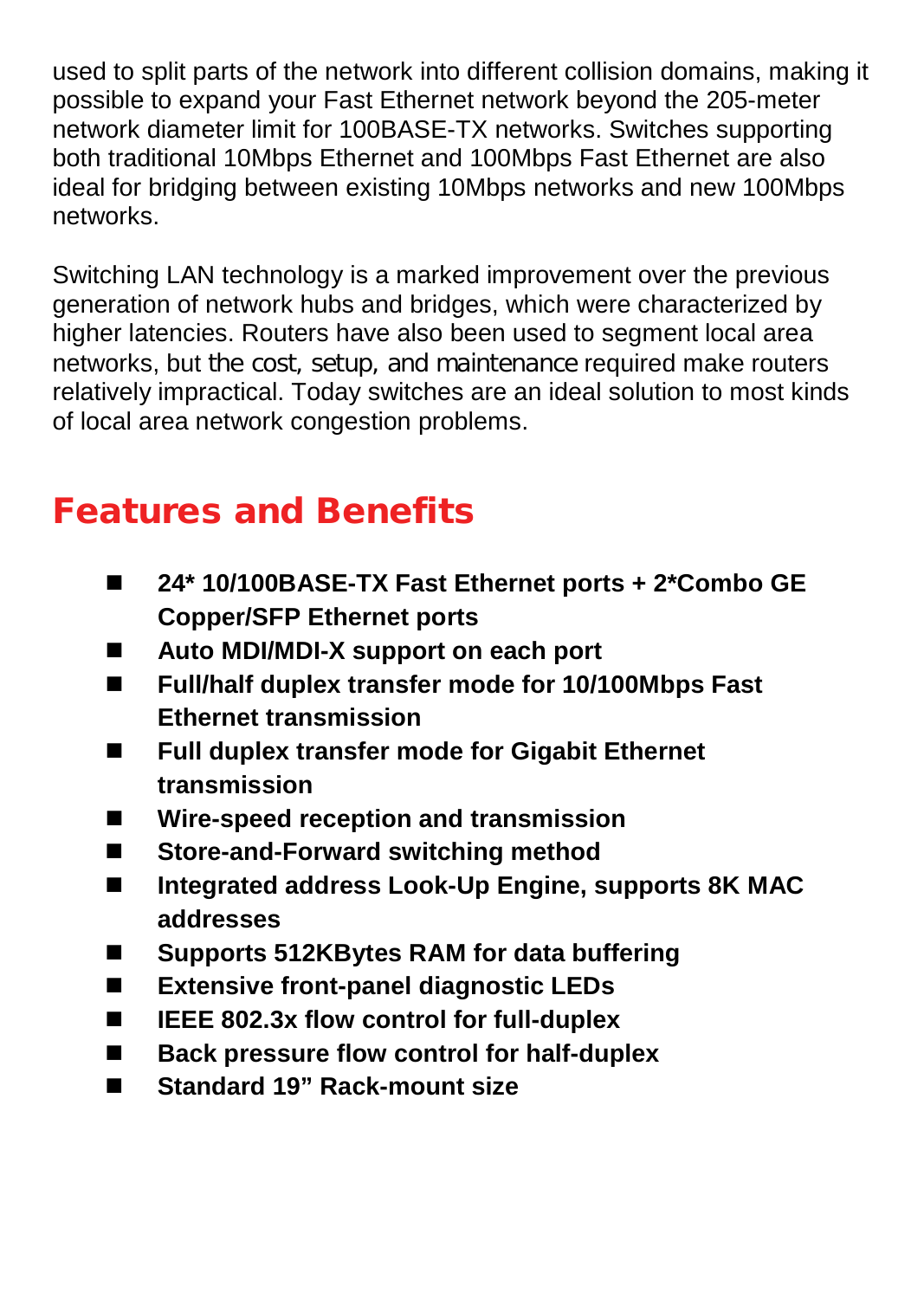# LEDs

**LED** stands for **L**ight-**E**mitting **D**iode.

*The front panel LEDs provides instant status feedback and simplifies monitoring and troubleshooting tasks*



*LED indicators of the Switch*

#### **POWER**

| On  | When the Power LED light is on, the Switch is   |
|-----|-------------------------------------------------|
|     | receiving power.                                |
| Off | When the Power LED light is off, the power cord |
|     | is improperly connected.                        |

### **Ports 1-24 Status LEDs**

#### **LINK/ACT**

| When the LED light is on, the respective port is connected  |
|-------------------------------------------------------------|
| to the 10/100/Mbps Etherent network.                        |
| When the LED light is blinking, the port is transmitting or |
| receiving data on the 10/100Mbps Ethernet network.          |
| No link.                                                    |
|                                                             |

# **Ports 25&26 Status LEDs**

#### **LINK/ACT**

| On  | When the LED light on, the respective port is connected to        |  |
|-----|-------------------------------------------------------------------|--|
|     | a 10/100/1000Mbps Ethernet network.                               |  |
|     | Blinking   When the LED light is blinking, the respective port is |  |
|     | transmitting or receiving data on the 10/100/1000Mbps             |  |
|     | Ethernet network.                                                 |  |
| Off | No link.                                                          |  |

#### **1000Mbps**

| When the LED light on, the respective port is connected to<br>$\overline{On}$ |
|-------------------------------------------------------------------------------|
|-------------------------------------------------------------------------------|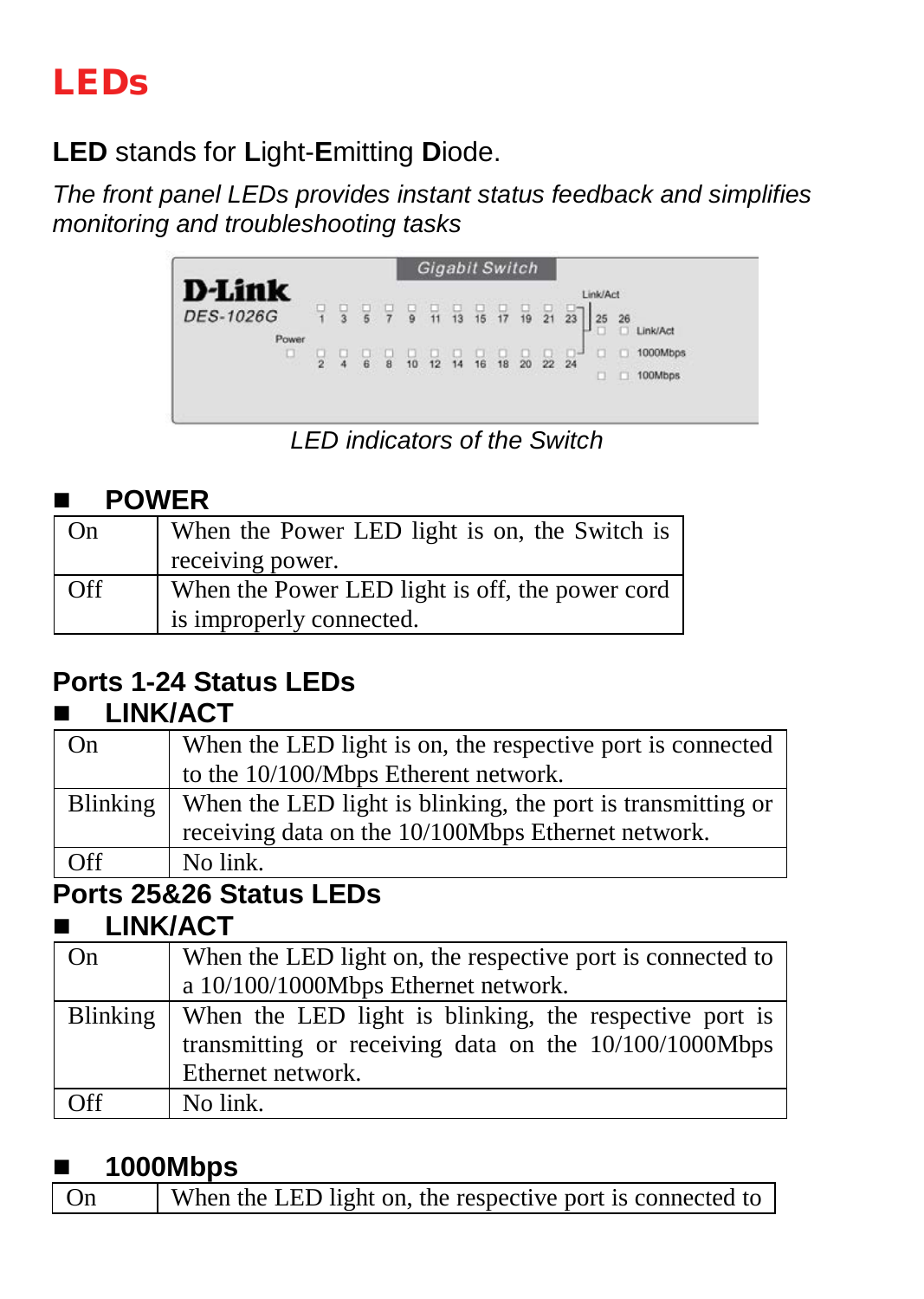|     | a Gigabit Ethernet network.                                 |
|-----|-------------------------------------------------------------|
| Off | When the LED light is off, the respective port is connected |
|     | to a 10/100Mbps Ethernet network, or no link.               |

### Connections

**Front Panel**



#### **10/100 BASE-TX Twisted-Pair Ports(Port1~24)**

These ports support network speeds of either 10Mbps or 100Mbps, and can operate in half- and full-duplex transfer modes. These ports also support automatic MDI/MDIX crossover detection, giving true "plug and play" capability. Just plug the network cable directly into the hub; you can use either straight-through or crossover cable.

 **2\*Combo GE Copper/SFP Ethernet ports (Port25~26)** The DES-1026G is equipped with 2\*Combo GE Copper/SFP Ethernet ports that are auto negotiable 10/100/1000Mbps and also support auto MDI/MDIX crossover detection. These two ports can operate in half- and full-duplex modes. Furthermore, an SFP port can also connect to servers and devices via fiber.

#### **Rear Panel**



#### **AC Power Connector**

This is a three-pronged connector that supports the power cord. Plug in the female connector of the provided power cord into this connector, and the male into a power outlet. Supported input voltages range from 100~240V AC at 50~60Hz.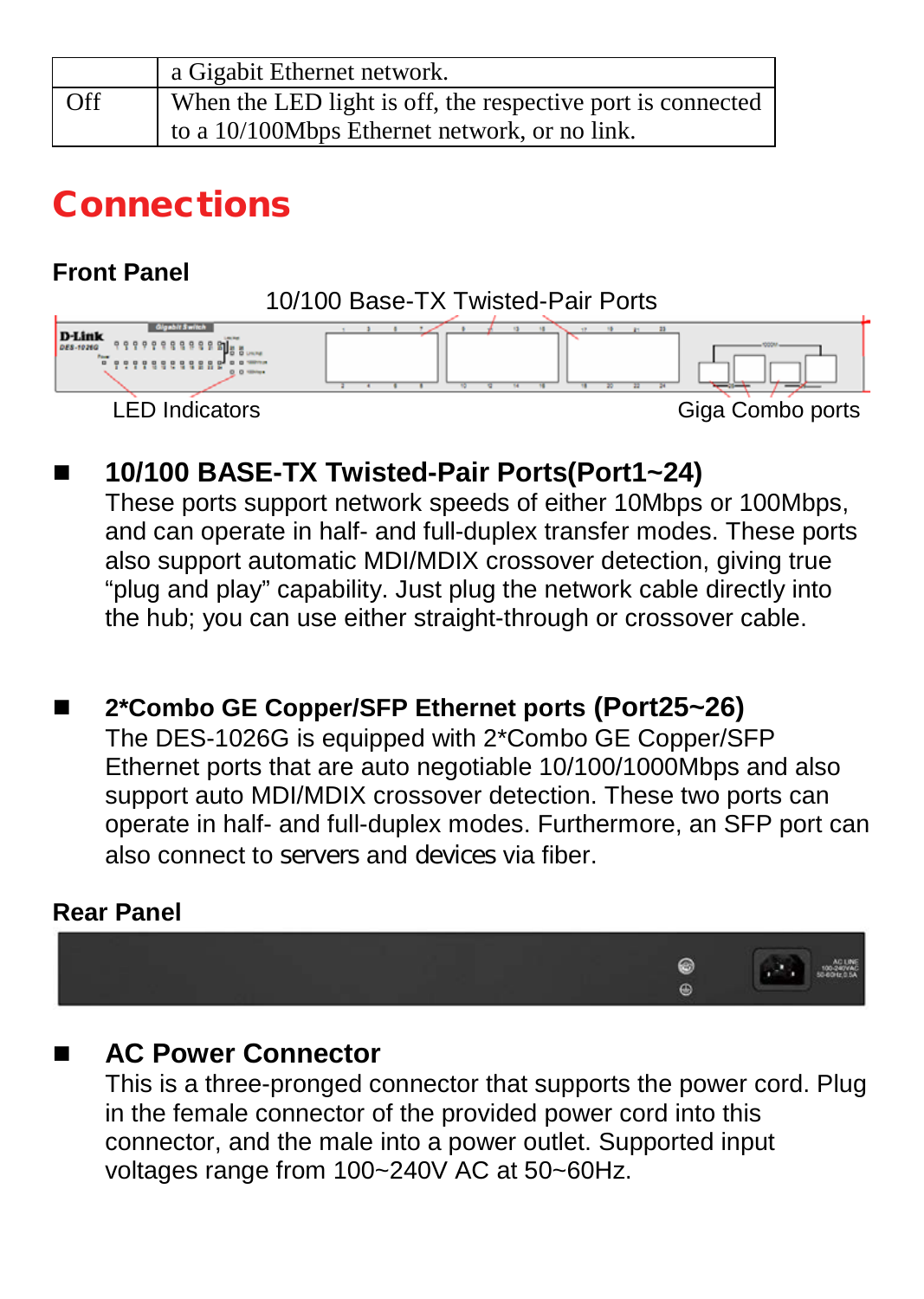# 3. Installation

The site where you place the DES-1026G may greatly affect its performance. When installing, take the following into your consideration:

- Install the DES-1026G in a fairly cool and dry place. See **Technical** *Specifications* for the acceptable temperature and humidity operating ranges.
- Install the DES-1026G in a site free from strong electromagnetic field generators(such as motors), vibration, dust, and direct exposure to sunlight.
- Leave at least 10cm(about 4 inches) of space at the front and rear of the hub for ventilation.
- Install the DES-1026G on a sturdy, level surface that can support its weight, or in an EIA standard-size equipment rack.
- When installing the Switch on a level surface, attach the rubber feet to the bottom of each device. The rubber feet cushion the hub and protect the hub case from scratches.



Attach the adhesive rubber pads to the bottom.

#### **Rack Mounting**

The DES-1026G can be mounted in an EIA standard-size, 19-inch rack, which can be placed in a wiring closet with other equipments. Attach the mounting brackets to both sides of the Switch(one at each side), and secure them with the provided screws.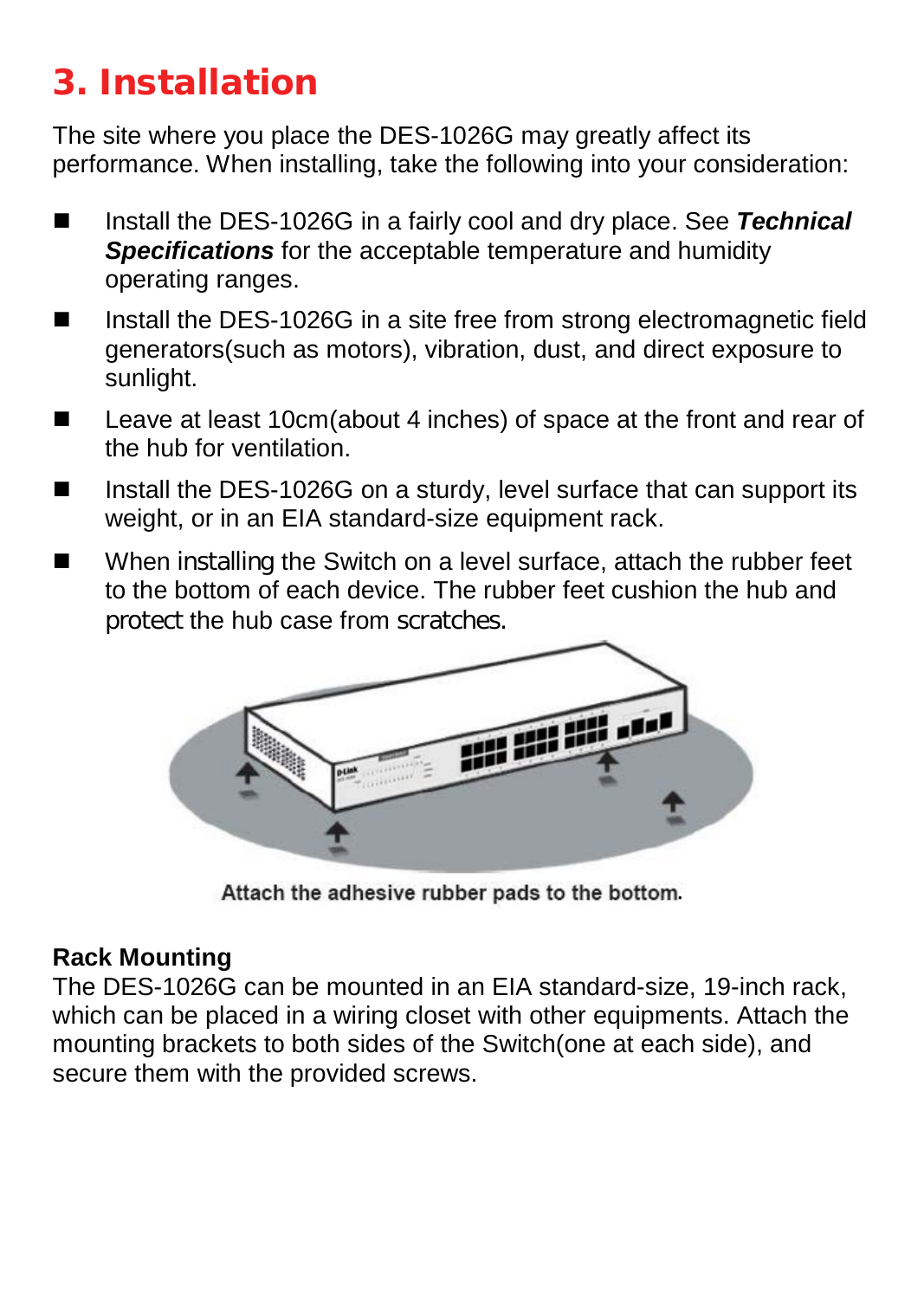

Use the screws provided. Then, use screws provided with the equipment rack to mount the Switch in the rack.



Mount the Switch in the rack.

#### **Connecting Network Cable**

The DES-1026G supports 10/100/1000Mbps Gigabit Ethernet and fiber connections. It runs in full/half duplex transfer mode for 10/100Mbps and full duplex transfer mode for 1000Mbps. Each port on the DES-1026G supports Auto-MDI/MDI-X. Auto-MDI/MDI-X is a feature that eliminates the need for worrying about using either a standard or crossover cable—you can use either one—and allows any port to be an uplink port.

#### **AC Power**

The DES-1026G can be used with AC power supply 100~240V AC, 50~60 Hz. The power switch is located at the rear of the unit adjacent to the AC power connector. The switch's power supply will adjust to the local power source automatically and may be turned on without having any or all LAN segment cables connected.